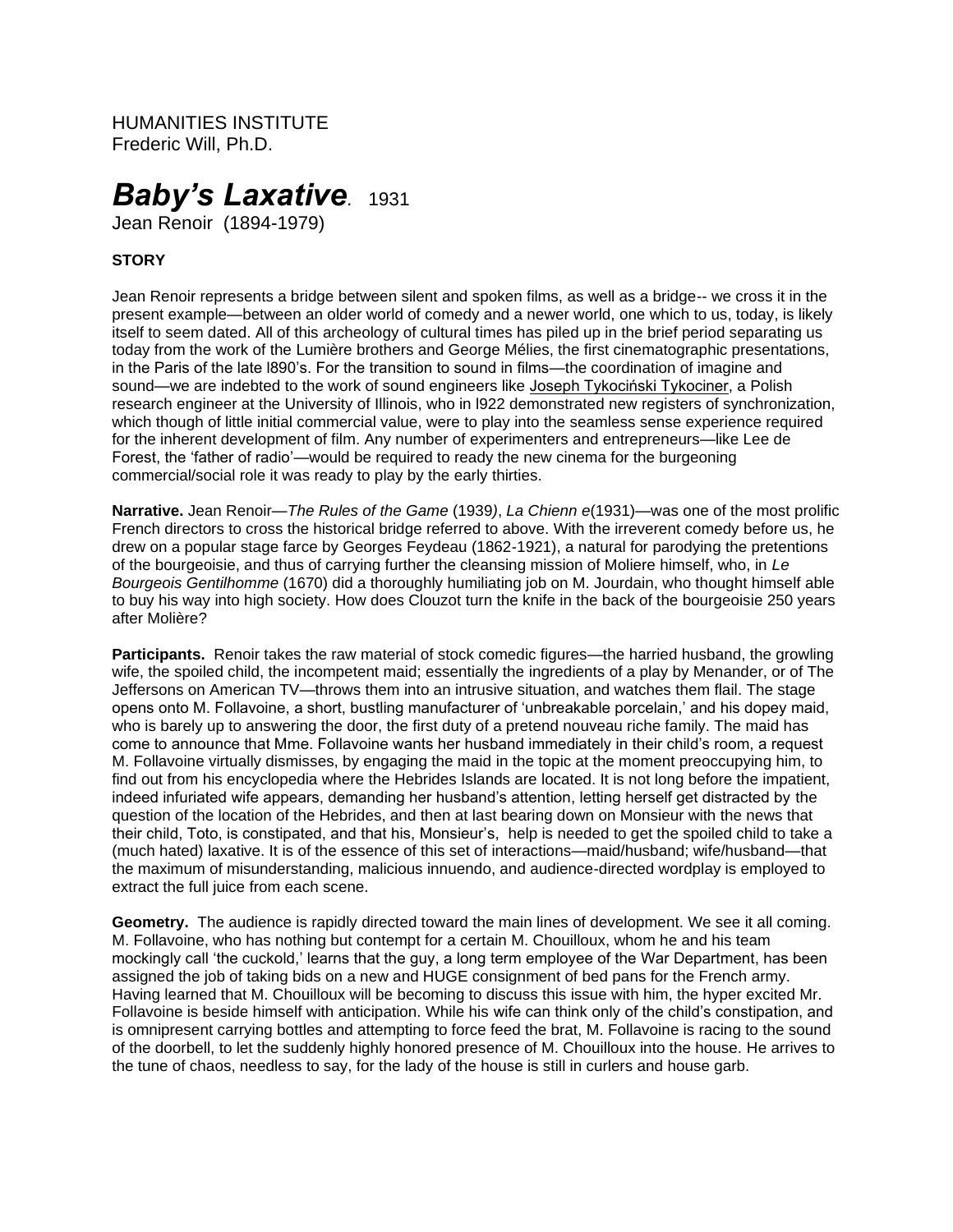**The denouement.** It is hard to see how this confusing situation can get worse—or how the silver screen can more hilariously capture the deterioration. In fact it gets both worse and better. M. Chouilloux turns out to want to be a friend of the family, in its confusion. A puffy, self-important chap, he finds the disheveled Mme. Follavoine attractive, tries valiantly to show Toto how to drink a laxative, and notes but only politely, that M. Follavoine's allegedly 'unbreakable' chamber pots break very easily, disqualifying them for Army use. Worse? It had been rumored that Mme. Chouilloux always ventures out only in the company of her lover, and so indeed it turns out—the two arrive together, meet M. Chouilloux, and the social party unfolds, with all the awkwardness imaginable, and M. Follavoine's financial dreams shattered.

**The point**. The bourgeoisie, with its social pretentions, cannot paper over the basic needs of the body, which—in the form of constipation—has made a wreckage of the fine social pretentions of the Follavoine family. The visitors, for their part, have hollowly demonstrated their un real partnership, and left Follavoine with nothing to take to the bank. Comedy, from the time of Aristophanes, has been about pretense and the revenge of the norms, the in the end rightness of simple values and universal norms.

### **THEMES**

**Pretention** The Follavoine family is riddled with pretentions, like the families of Molière's comedy, who have found wealth, in a 'new society, but who have not had time to catch up on their manners. The maid doesn't know how to open the door for guests, the man of the house doesn't know how to control himself when guests—M. Chouilloux—arrive, and Madame Follavoine doesn't get around to changing from her messy dressing gown.

**Greed**. For M. Follavoine, the possibility of selling chamber pots to the Army trumps any concern for the consistency of his values: he has formerly spoken with total scorn of this 'cuckold' who is not worth speaking with.

**Innocence.**The Follavoine family, now living as part of the new bourgeoisie, have no idea how to deal with their son's constipation. They air their dirty (and smelly) laundry in the face of 'upscale' visitors whom they are hell bent to impress.

**Garrulity.**The reckless pace of M. Follavoine's chatter, as he searches the encyclopedia for information about The Hebrides; the intrusive babbling of Mme about the constipation of her child; the kid's squalling and squabbling about the laxative facing him: torrents of unshaped language pour from the Follavoine family.

## **CHARACTERS**

**M. Follavoine**is a nouveau riche businessman, who has made his money—look at his house!—from the sale of a newly durable—allegedly—type of chamber pot. (Water closets gradually replaced chamber pots throughout the twentieth century, but have not yet totally triumphed in France.) He has high hopes for a big chamber pot sale to the French Army—but alas those hopes, and his sample pots, shatter.

**Mme. Follavoine**is a garrulous, and contentious lady of the house; she is fixated—naturally—on the issue of her son's constipation, and cannot think of anything else. In her messy housecoat, disheveled hair, she is nonetheless attractive to the fussy, effete M. Chouilloux. She comes off as ready to fight with her husband, but more lively and down to earth than the man of the house.

**M. Chouilloux,**who arrives at the house to discuss chamber pots with Follavoine, is preceded by the moniker 'cuckold,' and does nothing to belie that expectation. He is fussy with his clothing and monocle, preens and coos in the presence of Mme. Follavoine, and recedes into the background when his wife arrives with her permanent paramour

**Main character.** M. Follavoine is a nouveau riche businessman, who lives in a fancy Parisian townhouse. The lifestyle into which he has plunged leaves him out of place, except with his rawboned maid, and semi